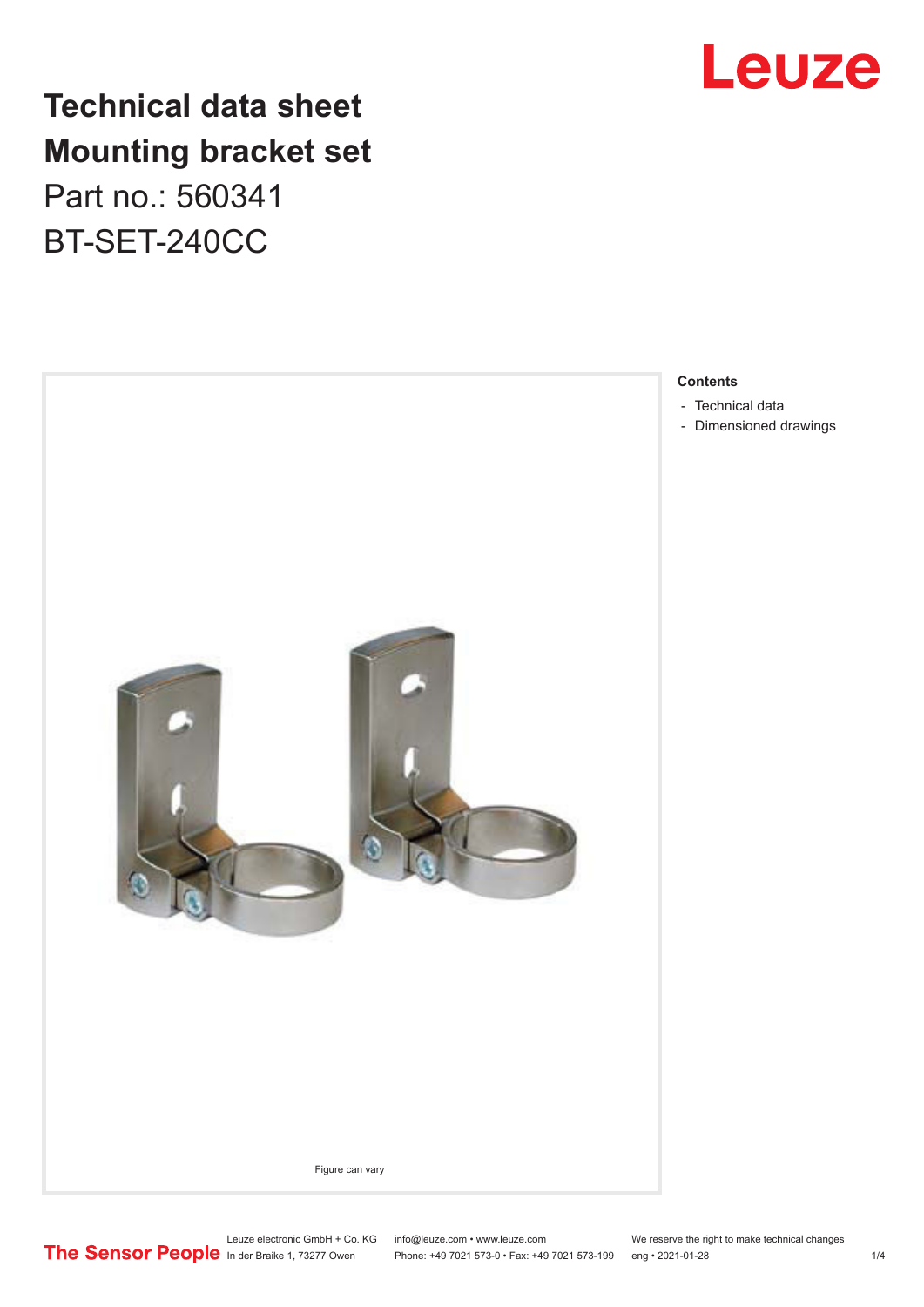## <span id="page-1-0"></span>**Technical data**

## **Leuze**

#### **Basic data**

**Suitable for** MLD-M002, MLD-M003 deflecting mirror

#### **Mechanical data**

| Type of fastening, at system    | Through-hole mounting |
|---------------------------------|-----------------------|
| Type of fastening, at device    | Clampable             |
| Type of mounting device         | Turning, 240°         |
| <b>Mounting device material</b> | Metal                 |

#### **Classification**

| <b>Customs tariff number</b> | 73269098 |
|------------------------------|----------|
| eCl@ss 5.1.4                 | 27279202 |
| eCl@ss 8.0                   | 27279202 |
| eCl@ss 9.0                   | 27273701 |
| eCl@ss 10.0                  | 27273701 |
| eCl@ss 11.0                  | 27273701 |
| <b>ETIM 5.0</b>              | EC002498 |
| <b>ETIM 6.0</b>              | EC003015 |
| <b>ETIM 7.0</b>              | EC003015 |
|                              |          |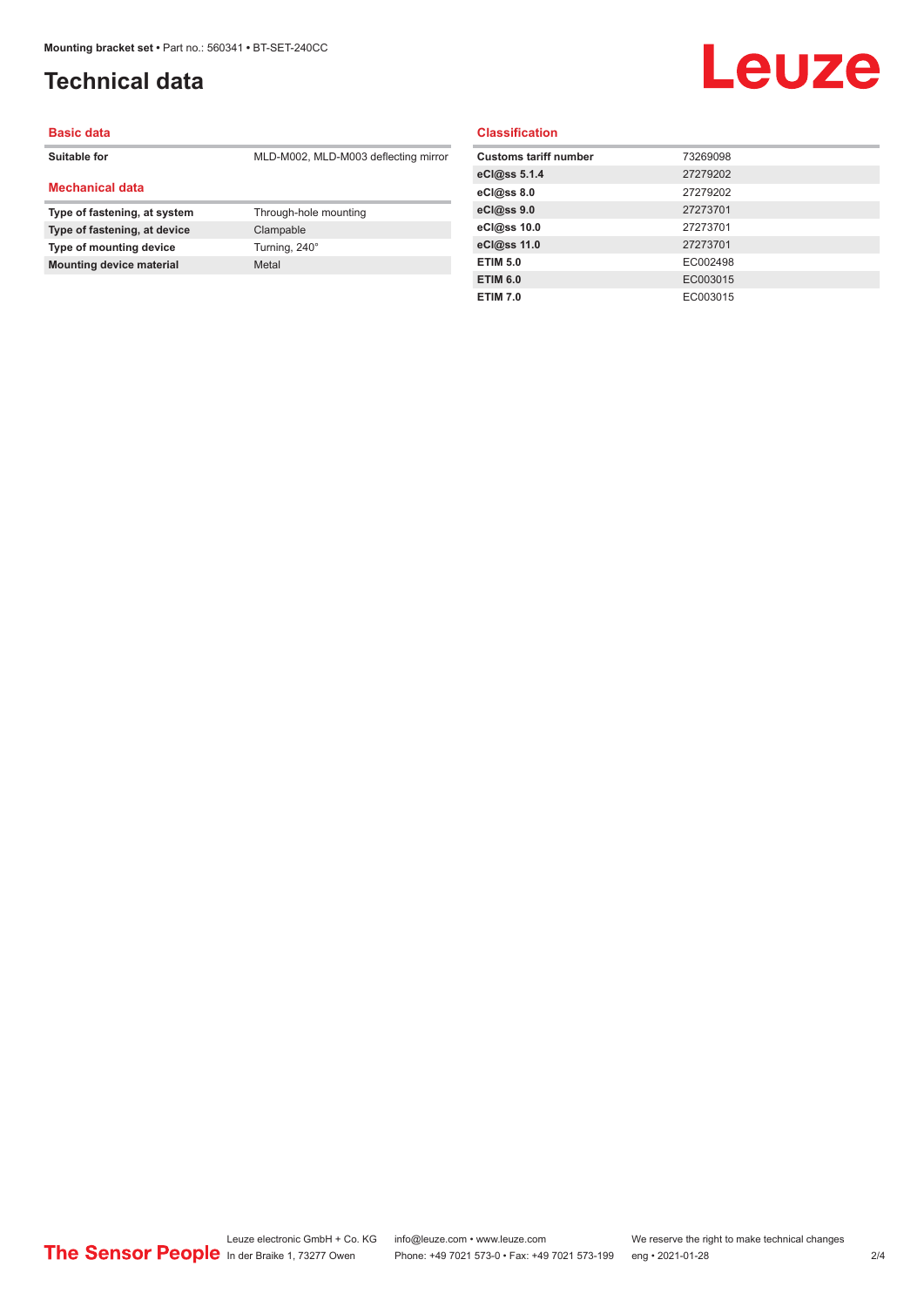## <span id="page-2-0"></span>**Dimensioned drawings**

All dimensions in millimeters

#### BT-SET-240C swivel mount





a M6 screw

Leuze